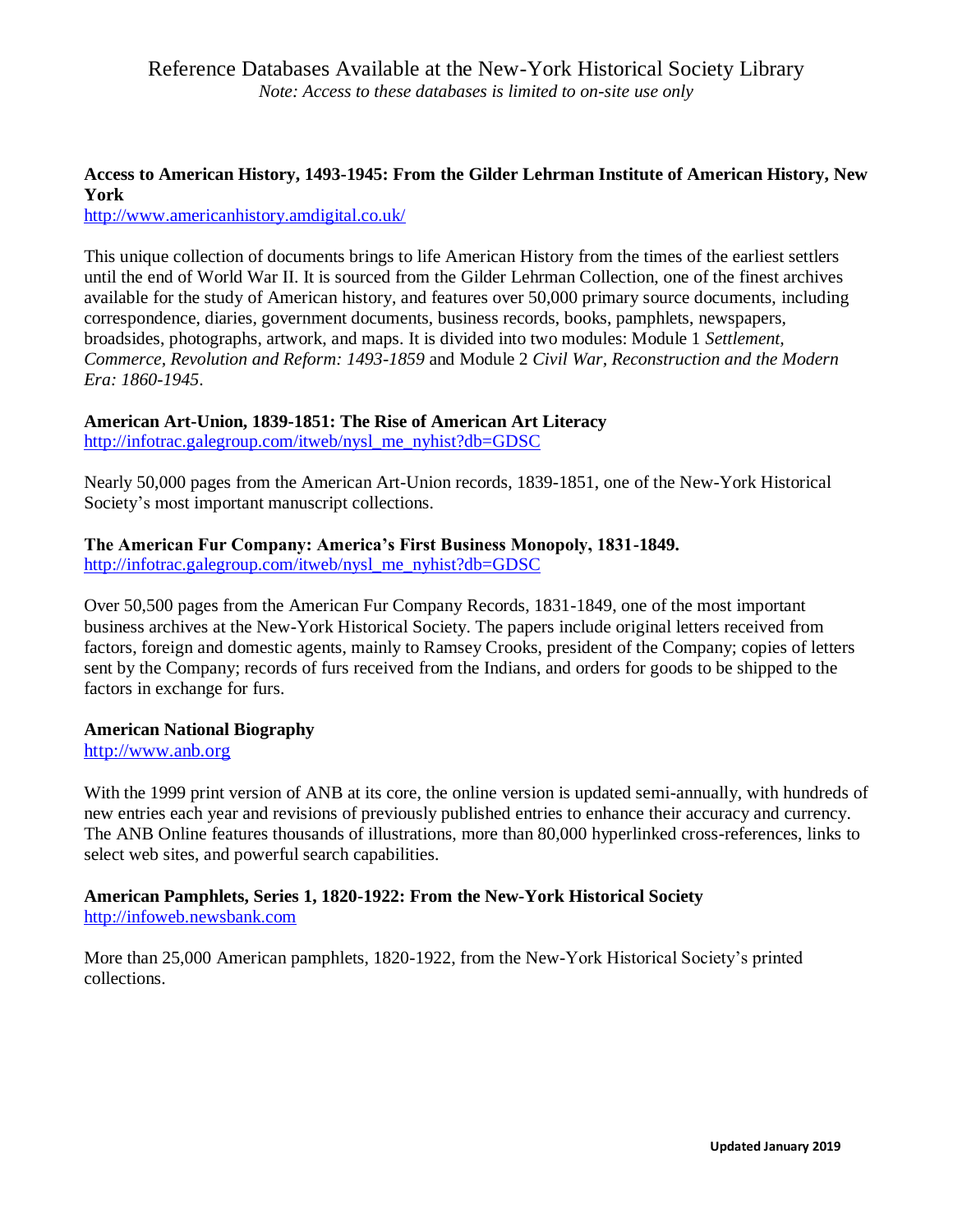## Reference Databases Available at the New-York Historical Society Library

*Note: Access to these databases is limited to on-site use only* 

## **American Periodicals Series Online**

<https://search.proquest.com/americanperiodicals?accountid=33982>

American Periodicals Series Online (APS Online) includes fully searchable, digitized images of the pages of American magazines and journals published between 1740 and 1940. Titles include Benjamin Franklin's *General Magazine*; popular publications like *Vanity Fair*, *Ladies' Home Journal*, *Scribner's*, and *Lippincott's*; groundbreaking journals of social and technical commentary such as *The Dial*, *McClure's*, and *Scientific American*; and the politically charged, satirical *Puck*.

#### **Ancestry.com**

<http://www.ancestrylibrary.com/default.aspx>

The Ancestry Library Edition collection has approximately 4,000 fully searchable databases of key sources such as U.S. Federal Census images and indexes from 1790 to 1930; the Map Center containing more than 1,000 historical maps; W.P.A. Slave Narratives; Revolutionary War Service Records and Pension Index; Index to Civil War Pension Files, 1861-1934; World War I Draft Registration Cards, 1917-18; and ships' passenger lists for the ports of New York (1820-1938), Boston (1820-1943), Philadelphia (1800-1945), Baltimore (1820-1948), New Orleans (1820-1945), and San Francisco (1893-1953).

#### **ARTstor**

[www.artstor.org](http://www.artstor.org/)

The Artstor Digital Library is a nonprofit resource that provides over 1.6 million digital images in the arts, architecture, humanities, and sciences with an accessible suite of software tools for teaching and research. The community-built collections comprise contributions from outstanding international museums, photographers, libraries, scholars, photo archives, and artists and artists' estates.

#### **Civil War Primary Source Documents from the New-York Historical Society** [http://search.ebscohost.com](http://search.ebscohost.com/)

*Civil War Primary Source Documents from the New-York Historical Society* presents unique manuscript material chronicling all aspects of the American Civil War from warfare on land, at sea, in hospitals and prison camps, and reactions and impressions of the War from the home front. The collection, comprised of over 110,000 pages, focuses on the War as it was fought from 1861 to 1865 and represents both Northern and Southern perspectives. It also contains important contextual documents leading up to War and after its conclusion. Curated by experts at The New-York Historical Society, these historical documents represent decades of collection and preservation.

## *The Concise Dictionary of Art Terms*

<http://www.oxfordreference.com/view/10.1093/acref/9780199569922.001.0001/acref-9780199569922>

*The Concise Dictionary of Art Terms*, 2<sup>nd</sup> edition, by Michael Clarke and Deborah Clarke (2010), is an accessible and useful A-Z, covering a wide range of terms from the visual art world, including materials, techniques, and important styles and periods. In this new edition, the text has been fully revised and updated to reflect the latest developments in the field. It has also been expanded with more than 100 brand new entries, focusing primarily on modern and contemporary art materials and techniques.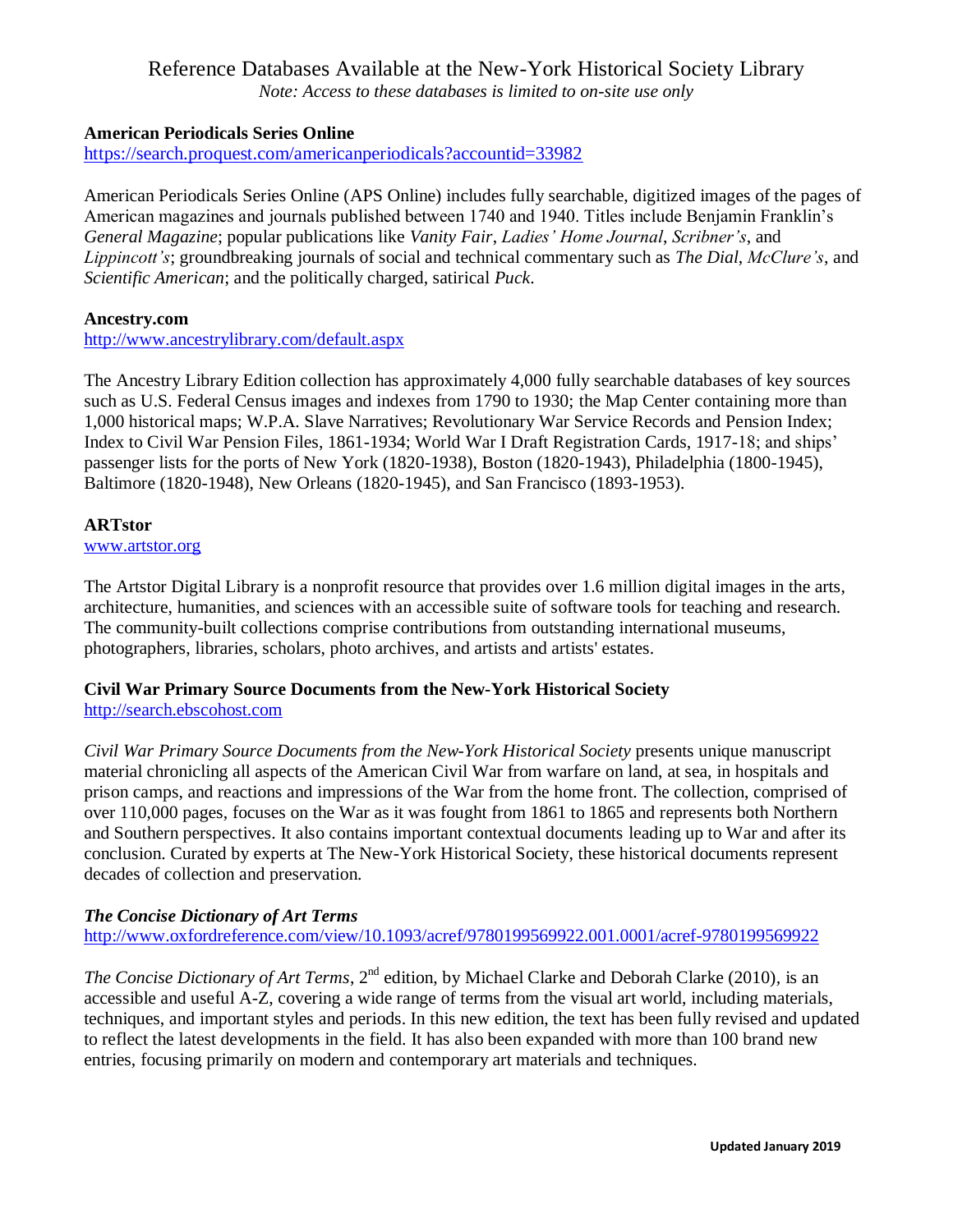# Reference Databases Available at the New-York Historical Society Library

*Note: Access to these databases is limited to on-site use only* 

## *Encyclopedia of Aesthetics*

<http://www.oxfordreference.com/view/10.1093/acref/9780199747108.001.0001/acref-9780199747108>

Featuring 815 articles by distinguished scholars from many fields and countries, the *Encyclopedia of Aesthetics*, 2<sup>nd</sup> edition (edited by Michael Kelly, 2014) is a comprehensive survey of major concepts, thinkers, and debates about the meaning, uses, and value of all the arts—from painting and sculpture to literature, music, theater, dance, television, film, and popular culture.

#### **FirstSearch**

<http://firstsearch.oclc.org/fsip>

FirstSearch is an efficient way to search through multiple databases at one time, including WorldCat and ECO. WorldCat is the world's largest bibliographic database, and enables patrons to find and explore the collections of over 72,000 participating libraries while ECO connects patrons to scholarly journals. FirstSearch is a user-friendly interface that enables controlled and prolific search results. With FirstSearch one can: construct simple or complex searches, view holdings at other libraries, connect to full-text materials, and search in any language preferred.

#### **Gateway to North America: The People, Places, & Organizations of 19th Century New York**  [http://search.ebscohost.com](http://search.ebscohost.com/)

A collection of historical directories, year books, registers, member lists, organization reports, guidebooks, primary source documents and publications, and name rich sources from the New-York Historical Society. This collection includes historical maps, advertisements, and vital records, presents a history of the people and organizations of New York from the late eighteenth through the early twentieth centuries.

#### *Grove Art Online*

<http://www.oxfordartonline.com/groveart>

The *Grove Dictionary of Art* is the unsurpassed authority on all aspects of the visual arts, with 30,000 signed and peer-reviewed articles contributed by nearly 7,000 international scholars. Grove Art features entries on artists, architects, craftsmen, patrons, movements, locations, and periods, as well as bibliographies for further research and thousands of searchable images made available through Oxford's partnerships with museums, galleries, and other outstanding arts organizations. First published as the landmark 34-volume *Dictionary of Art* (edited by Jane Turner, 1996), the dictionary now lives as an online resource, published by Oxford University Press.

## **HarpWeek: Electronic Access to** *Harper's Weekly*

#### <http://app.harpweek.com/>

*Harper's Weekly*, the illustrated "Journal of Civilization," is presented here in full-text, searchable format, spanning 56 years: 1857 through 1912. Researchers may browse pre-selected categories or use the search features to find news stories, illustrations, cartoons, editorials, biographies, literature, and over 30,000 advertisements that shaped and reflected public opinion of the day.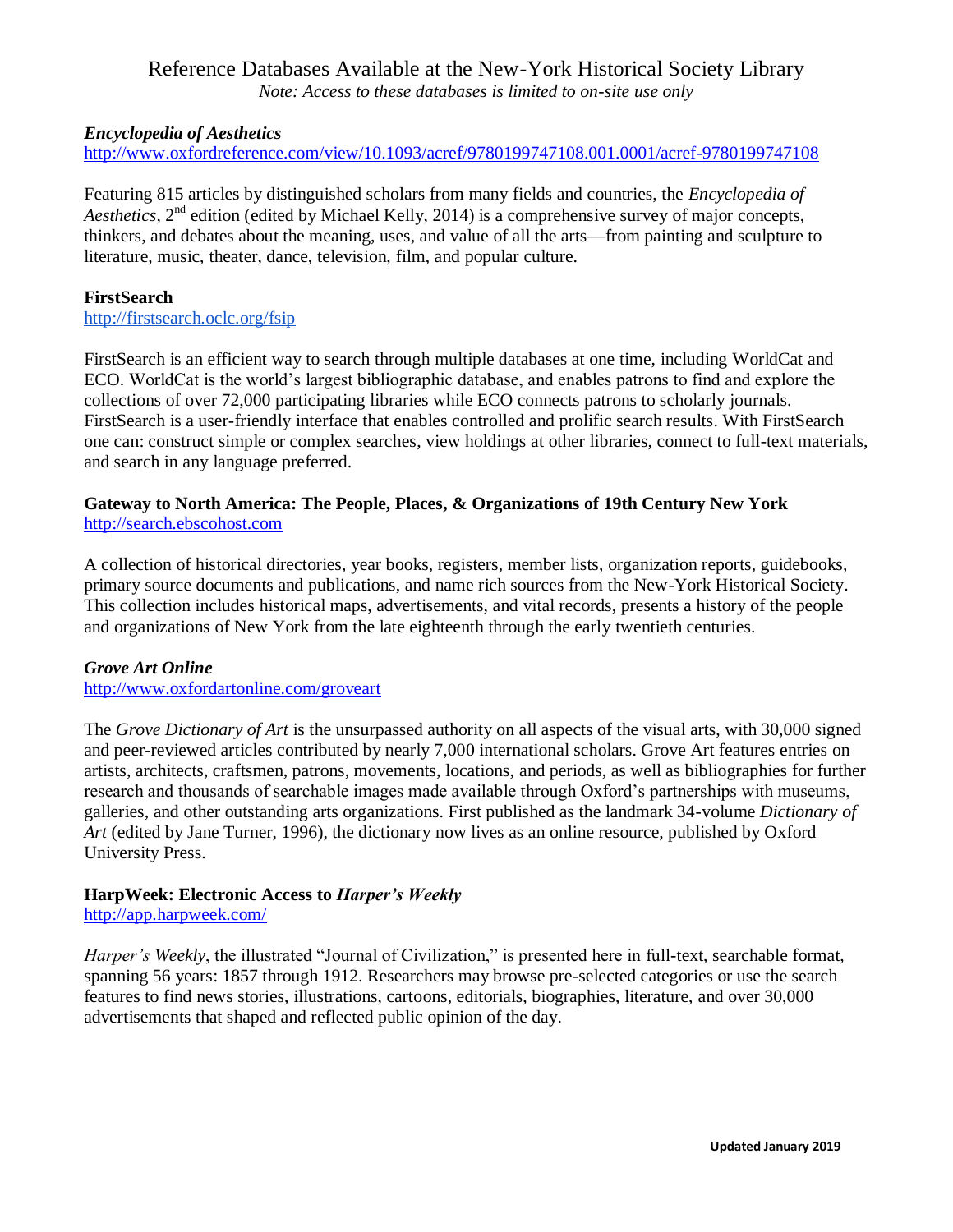#### **JSTOR** [http://www.jstor.org](http://www.jstor.org/)

JSTOR is a digital library of academic journals, books, and primary sources helping people discover, use, and build upon a wide range of content. The database contains more than 1,900 journal titles in more than 50 disciplines. Scholarly resources on JSTOR include Archival and Current Journals, Books, and Primary Sources.

## *The Journal of American History*

<http://jah.oxfordjournals.org/>

*The Journal of American History* is the leading scholarly publication and journal of record in the field of American history and is the major resource for the study, investigation, and teaching of our country's heritage. Each volume of the quarterly journal contains interpretive essays on all aspects of American history, plus reviews of books, films, movies, television programs, museum exhibits and resource guides. Full-text access to the most current issues, as well as an archive dating back to 1914, is available online through Oxford Journals, a division of Oxford University Press.

## *New York History*

<http://nyhistory.fenimoreartmuseum.org/>

The New York State Historical Association's quarterly, *New York History*, is the only journal devoted entirely to the history of New York State. *New York History* is a must read for those seeking an in-depth look at the events that shaped the history of the United States. In 2012, the New York State Historical Association partnered with the State University of New York-College at Oneonta to reinvent *New York History*. This academic and intellectual partnership encourages a deeper study of New York's vast history and will provide readers with an enhanced experience through editorship by professional historians, superior article submissions, and expanded sections in the journal.

## *The New York Times (1851-2014)*

<https://search.proquest.com/hnpnewyorktimes?accountid=33982>

ProQuest Historical Newspapers offers full-text, full-image articles from 3,400,000 pages of *The New York Times* published between its first issue of 1851 through the end of 2003. Researchers can use the database to find event coverage, editorials, letters to the editor, obituaries, marriage announcements, stock photographs, and advertisements.

## **New York Online Virtual Electronic Library (NOVELny) – Gale Cengage Learning Databases** [infotrac.galegroup.com/itweb/nysl\\_me\\_nyhist](http://infotrac.galegroup.com/itweb/nysl_me_nyhist)

NOVELNY is an electronic resource access project that enables libraries across New York State to give their communities online access to the full text of thousands of journals, newspapers and other references. Through Gale Cengage Learning, NOVELny provides access to citations and full text articles from the following databases: *Academic OneFile*, *Archives Unbound*, *Business Insights: Essentials*, *General OneFile*, *Health Reference Center Academic*, *InfoTrac Newsstand*, *New York State Newspapers* and more.